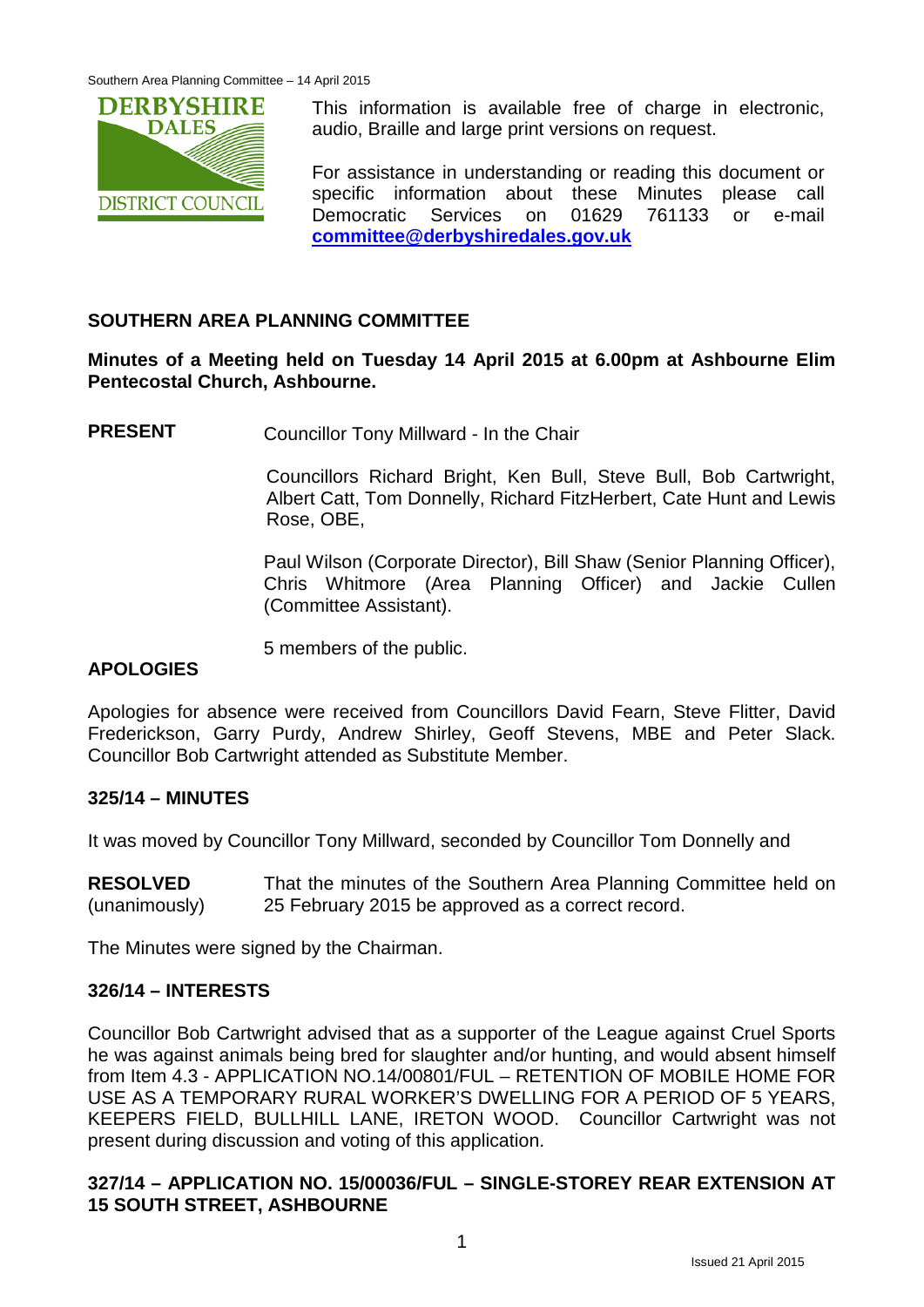The Committee visited the site prior to the meeting to enable Members to assess the impact of the extension on the residential amenity of the occupants of the adjoining dwellings.

In accordance with the procedure for public participation, Mr Darren Archer, Agent, spoke in favour of the application.

It was moved by Councillor Lewis Rose, OBE, seconded by Councillor Tom Donnelly and

**RESOLVED** (unanimously) That planning permission be granted subject to the conditions set out in the report.

#### **328/14 - APPLICATION NO. 14/00849/FUL – ERECTION OF DWELLING AT LAND ADJACENT 29 MAYFIELD ROAD, ASHBOURNE, DERBYSHIRE**

Councillor Richard Bright arrived at 6.10pm during discussion of this item.

The Committee visited the site prior to the meeting to enable them to assess the impact of the proposed development on the surrounding area.

Details of late correspondence, received after publication of the agenda, were reported at the meeting

It was moved by Councillor Albert Catt, seconded by Councillor Tom Donnelly and

**RESOLVED** (unanimously) That planning permission be granted subject to the conditions as set out in the report.

#### **329/14 – APPLICATION NO. 14/00801/FUL – RETENTION OF MOBILE HOME FOR USE AS A TEMPORARY RURAL WORKER'S DWELLING FOR A PERIOD OF 5 YEARS, KEEPERS FIELD, BULLHILL LANE, IRETON WOOD.**

In accordance with the procedure for public participation, Mr Roger Yarwood, Agent, spoke in favour of the application.

This application was the subject of a non-determination appeal but the Committee was asked to give an indication of how it would have determined the application had an appeal not been submitted

It was moved by Councillor Richard Bright, seconded by Councillor Albert Catt and

**RESOLVED Voting** That Members would not have been in favour of the application to retain the mobile home as a temporary rural worker dwelling for a further period of 5 years.

| For                |  |
|--------------------|--|
| <b>Against</b>     |  |
| <b>Abstentions</b> |  |